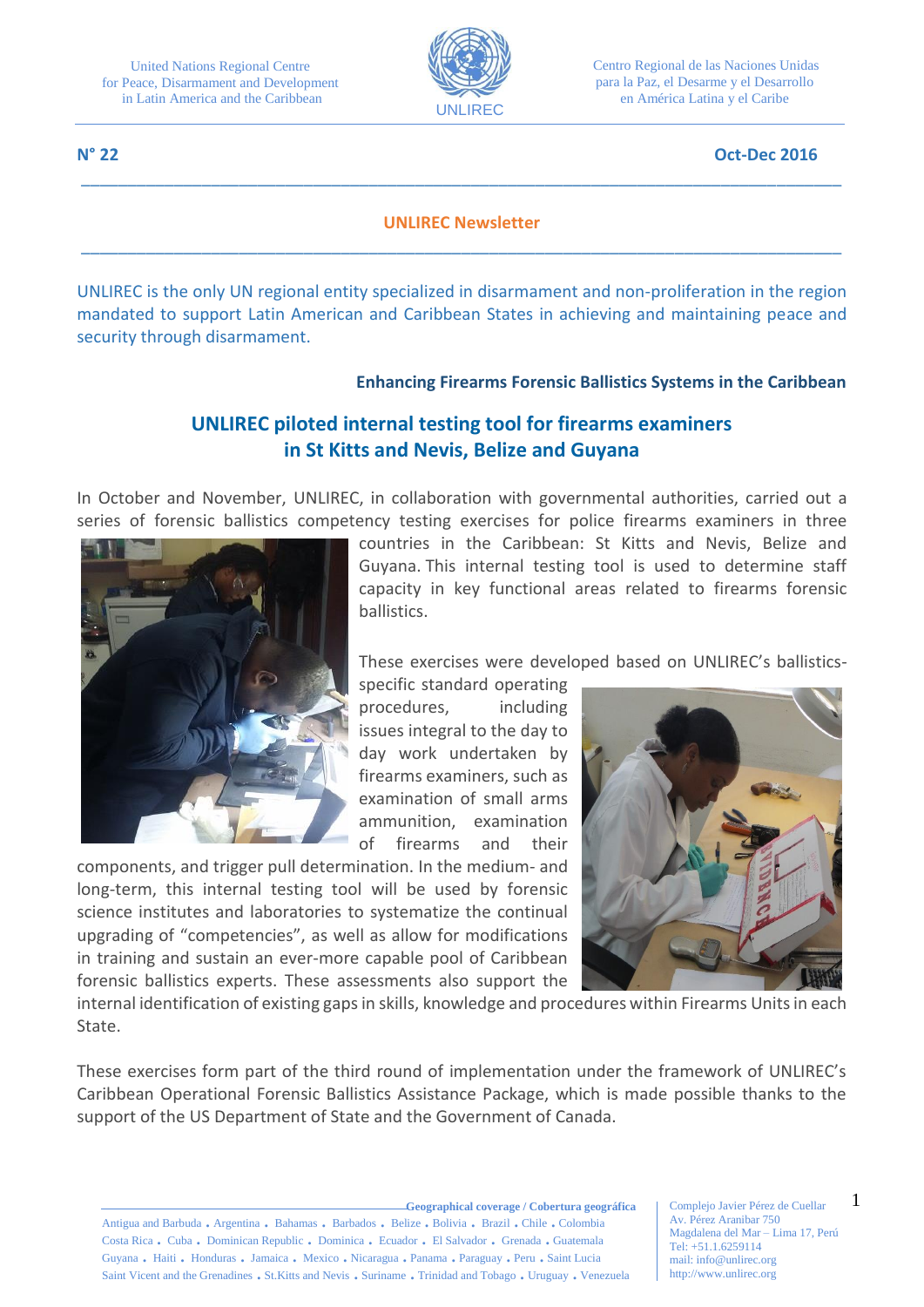

Centro Regional de las Naciones Unidas para la Paz, el Desarme y el Desarrollo en América Latina y el Caribe

# **UNLIREC brings Caribbean States together to advance firearms forensic ballistics agenda**



On 5-6 December, UNLIREC carried out a *Caribbean Regional Encounter on Forensic Ballistics* in Port of Spain, Trinidad, with the support of the Government of Trinidad and Tobago and CARICOM's Caribbean Community Implementation Agency for Crime and Security. The regional encounter served as a platform to highlight the importance of quality management systems in laboratories, advance and support the Regional Integrated Ballistics Information Network (RIBIN), and develop formal relationships at the policy/technical levels among Caribbean States.

Approximately fifty participants were present at the two-day regional encounter, which covered three thematic areas pertinent to the firearms examination practice in the Caribbean: quality management systems, information sharing networks, and strategic tools and training. For example, protocols to avoid miscommunication and the unauthorized sharing of ballistic information weighed heavily during the discussions. It was confirmed that test fires where done by firing into sand; yet this is not fit for practice due to the markings caused from the collision between the bullet and the sand, resulting in the reporting of substandard test fire into the database. Here, experts identified mechanisms to protect information and reviewed the benefits of harmonizing best practices for the acquisition of test fire samples.

Participants included Permanent Secretaries, Directors of Civilian Forensic Laboratories, Heads of Police Crime Laboratories, Senior Firearms Examiners and other policy personnel from several states including: Antigua and Barbuda, Bahamas, Barbados, Belize, Cayman Islands, Dominica, Dominican Republic, Grenada, Guyana, Jamaica, Suriname, St Kitts and Nevis, St Lucia, St Vincent, and Trinidad and Tobago. Other Institutional Participants included representatives from the ATF, INTERPOL, CARICOM IMPACS and UNLIREC.

**Geographical coverage / Cobertura geográfica** Antigua and Barbuda . Argentina . Bahamas . Barbados . Belize . Bolivia . Brazil . Chile . Colombia Costa Rica . Cuba . Dominican Republic . Dominica . Ecuador . El Salvador . Grenada . Guatemala Guyana . Haiti . Honduras . Jamaica . Mexico . Nicaragua . Panama . Paraguay . Peru . Saint Lucia Saint Vicent and the Grenadines . St.Kitts and Nevis . Suriname . Trinidad and Tobago . Uruguay . Venezuela

Complejo Javier Pérez de Cuellar Av. Pérez Aranibar 750 Magdalena del Mar – Lima 17, Perú Tel: +51.1.6259114 mail: info@unlirec.org http://www.unlirec.org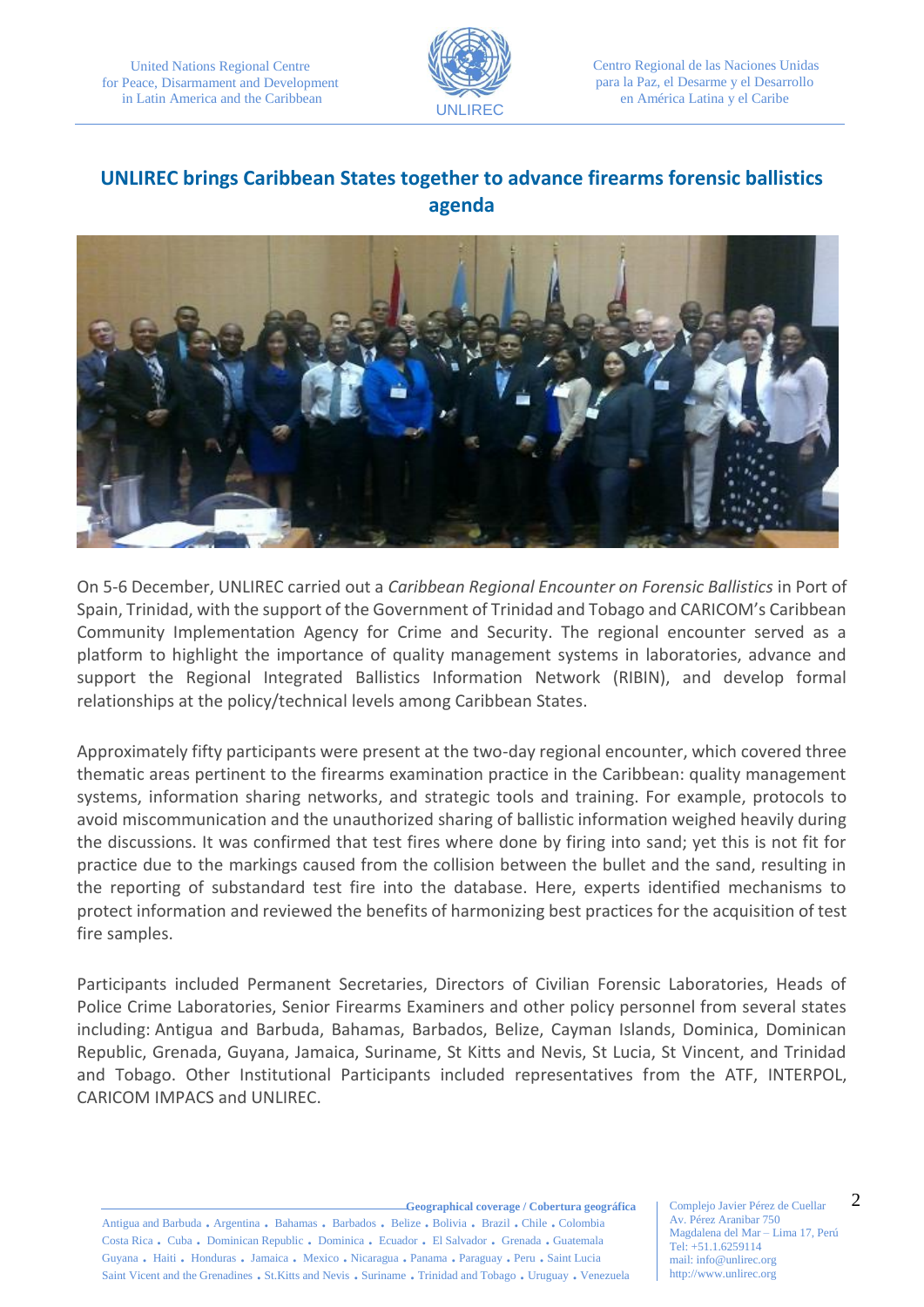

Centro Regional de las Naciones Unidas para la Paz, el Desarme y el Desarrollo en América Latina y el Caribe

#### **UNLIREC launches study on less lethal weapons in Latin America and the Caribbean**

# **UNLIREC PEACE SPOTLIGHT**



UNLIREC presented the findings of its exploratory research on the challenges and opportunities related to the use of less lethal weapons in the region at the UN Common House in Lima, Peru, to a diverse crowd of governmental agencies, the diplomatic corps, private security companies, civil society, academia, and officials from the Peruvian National Police.

The study analyzes the approaches to less lethal weapons in the region and their role in maintaining public security. It also identifies the main actors, risks, challenges and good practices, as well as the possibility of States to incorporate less lethal weapons into the equipment of security forces and regulate their use by citizens and security companies, all the while respecting international standards of human rights and the use of force. The objective of the research is to contribute to the debate on the legality, feasibility and impact of using these type of weapons.

Less-lethal weapons are devices designed to generate a specific effect that temporarily neutralizes or incapacitates the recipient of the impact without causing death. These types of weapons are used in numerous countries in Latin America and the Caribbean by actors with an institutional mandate to maintain and monitor public order.

The event concluded with a dynamic debate on the different aspects to consider when improving regulation and training on less lethal weapons. In particular, the need to incorporate the control and regulation of these types of weapons within the national legal framework, identify which entities should authorize the use of these devices, and determine in which situations these weapons can and should be used.

The development of this study has been possible thanks to the financial support of the Government of the Federal Republic of Germany.

**Geographical coverage / Cobertura geográfica** Antigua and Barbuda . Argentina . Bahamas . Barbados . Belize . Bolivia . Brazil . Chile . Colombia Costa Rica . Cuba . Dominican Republic . Dominica . Ecuador . El Salvador . Grenada . Guatemala Guyana . Haiti . Honduras . Jamaica . Mexico . Nicaragua . Panama . Paraguay . Peru . Saint Lucia Saint Vicent and the Grenadines . St.Kitts and Nevis . Suriname . Trinidad and Tobago . Uruguay . Venezuela

Complejo Javier Pérez de Cuellar Av. Pérez Aranibar 750 Magdalena del Mar – Lima 17, Perú Tel: +51.1.6259114 mail: info@unlirec.org http://www.unlirec.org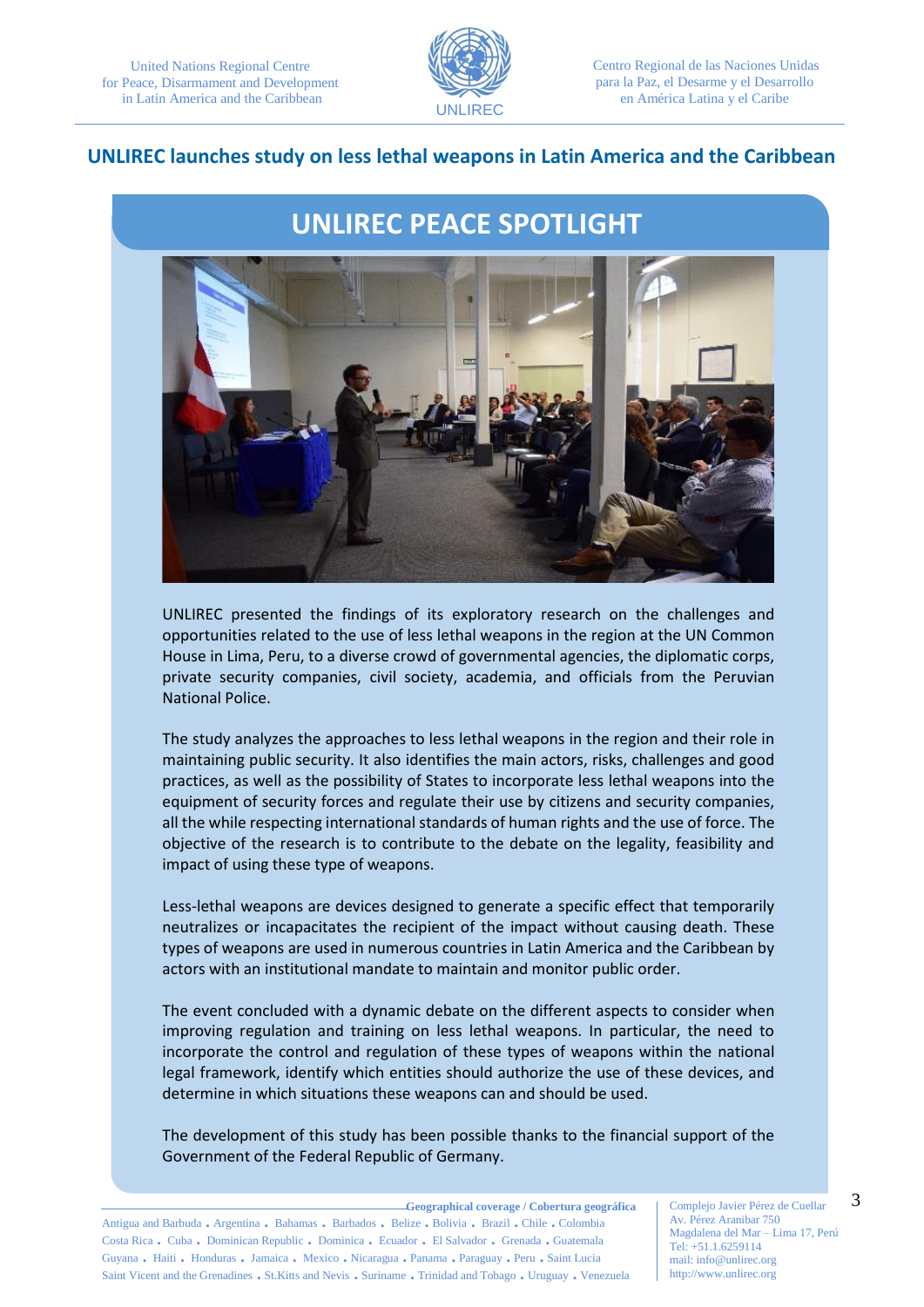

#### **Improving small arms control by private security companies in Central America**

## **UNLIREC contributes to strengthening private security sector in El Salvador**

From 7-11 November, UNLIREC carried out a mission in El Salvador to advance the implementation of its joint UNLIREC/DCAF [Geneva Centre for the Democratic Control of Armed Forces] project aimed at s*trengthening oversight and building capacities for small arms control and non-proliferation in the private security sector.*

Since July 2015, UNLIREC and its partner, DCAF, have been providing technical support to the governmental authorities and to the private security sector in El Salvador to promote the regulation and arms control of this sector.



During the mission, DCAF presented the International Code of Conduct for Private Security Service Providers (ICoCA) to several private security companies in order to share the scope and benefits of this initiative. The ICoCA compiles internationally recognized standards and good practices to ensure the good management and governance of the private security companies that voluntarily adhere to the Code.

Likewise, during its visit to El Salvador, UNLIREC team diagnosed the level of compliance of the International Small Arms Control Standards (ISACS) and International Ammunition Technical Guidelines (IATGs) in several security companies. Recommendations were made to increase the level of compliance through these guidelines aimed at improving the security of companies to prevent theft, as well as the diversion of weapons and ammunition to illegal actors.

Finally, UNLIREC carried out a two-day technical workshop on international standards for weapons and ammunition stockpile management. This is the second workshop that UNLIREC carries out in this country, addressed to operational staff of the companies providing security services. Participants received a training aimed to incorporate the physical security procedures in their weapons and ammunition stockpiles to minimize risks of weapons diversion into illegality.

This project is funded by the Federal Republic of Germany.

*One important aspect of security privatization has been the growth of the commercial security industry. This global industry ranges from major multinational corporations to small-scale local companies. The scope of activities undertaken by these actors is equally diverse. Private security companies around the world play a prominent role in the protection of facilities, goods and persons.*

- DCAF website -

**Geographical coverage / Cobertura geográfica** Antigua and Barbuda . Argentina . Bahamas . Barbados . Belize . Bolivia . Brazil . Chile . Colombia Costa Rica . Cuba . Dominican Republic . Dominica . Ecuador . El Salvador . Grenada . Guatemala Guyana . Haiti . Honduras . Jamaica . Mexico . Nicaragua . Panama . Paraguay . Peru . Saint Lucia Saint Vicent and the Grenadines . St.Kitts and Nevis . Suriname . Trinidad and Tobago . Uruguay . Venezuela

Complejo Javier Pérez de Cuellar Av. Pérez Aranibar 750 Magdalena del Mar – Lima 17, Perú Tel: +51.1.6259114 mail: info@unlirec.org http://www.unlirec.org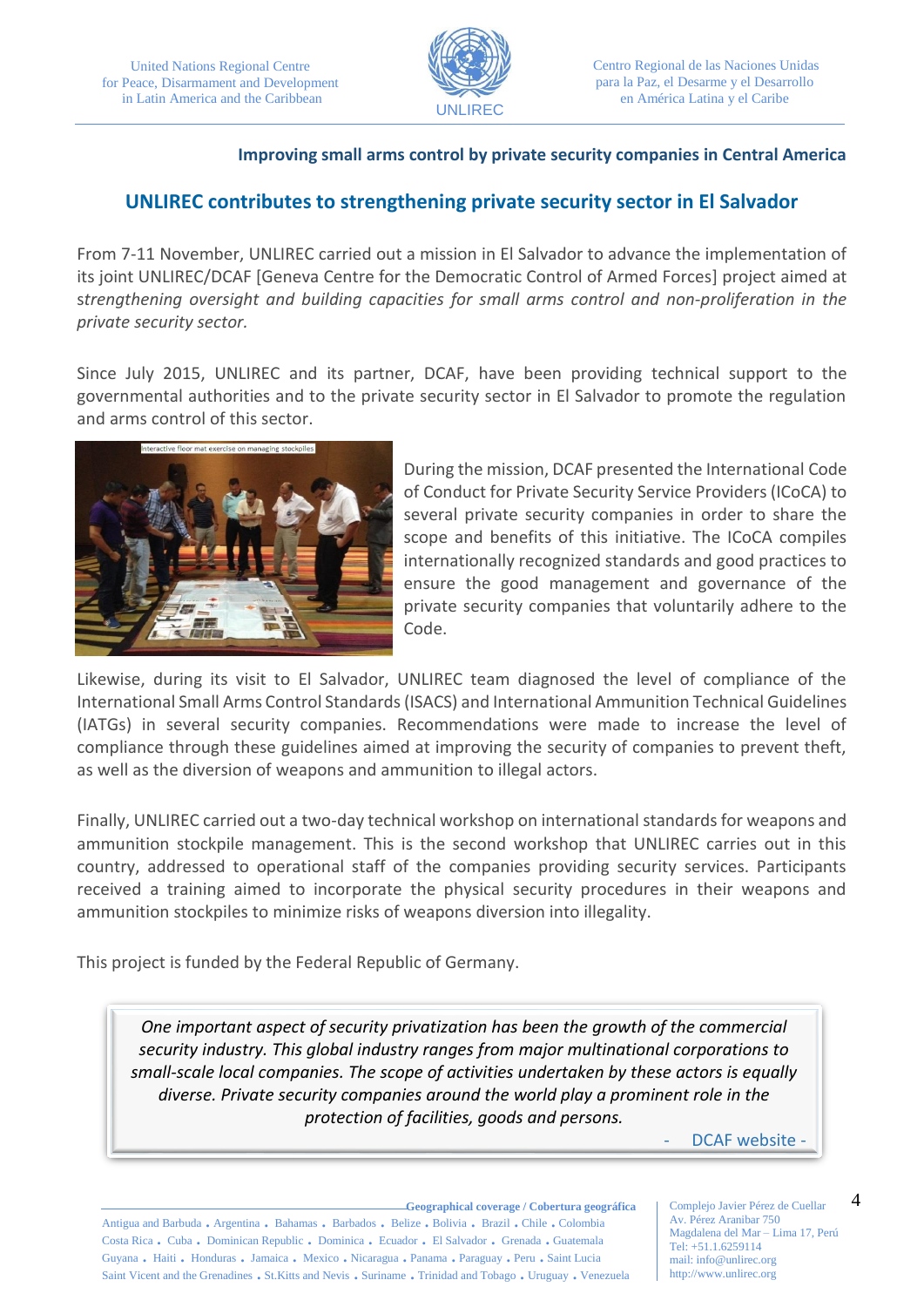

# **UNLIREC helping to improve stockpile management among private security companies in Peru**

From 15-16 November, UNLIREC carried out the second round of technical workshops to promote international standards for improved stockpile management of arms and ammunition among private security companies in the city of Lima, Peru. This training was carried out in collaboration with Peru's National Superintendence for the Control of Security Services, Arms, Ammunition and Explosives for Civilian Use (SUCAMEC).

Thanks to the success of the first technical workshop carried out in 2015, various security companies

requested additional trainings aimed at their operational staff responsible for stockpiles, control and custody of firearms and ammunition.

This workshop – resulting in the training of 14 representatives from security companies and SUCAMEC officials – promotes the incorporation of international standards and physical security procedures into daily operations. The standards relate to the facilities where the arms and ammunition are stored in order to introduce comprehensive measures to contribute to a reduction in the diversion of arms and ammunition.

The training workshop dealt with important issues, such as firearms and ammunition classification, stock management, risk



assessment, security plans and incident reporting, among others. Throughout the sessions, practical exercises complemented the theoretical knowledge imparted by UNLIREC's Public Security Programme.

This project activity was made possible thanks to the funding provided by the Federal Republic of Germany. The multi-year project aims to promote good governance and arms control within the private security sector and is being implemented in collaboration with the Democratic Control of Armed Forces (DCAF).

**Geographical coverage / Cobertura geográfica**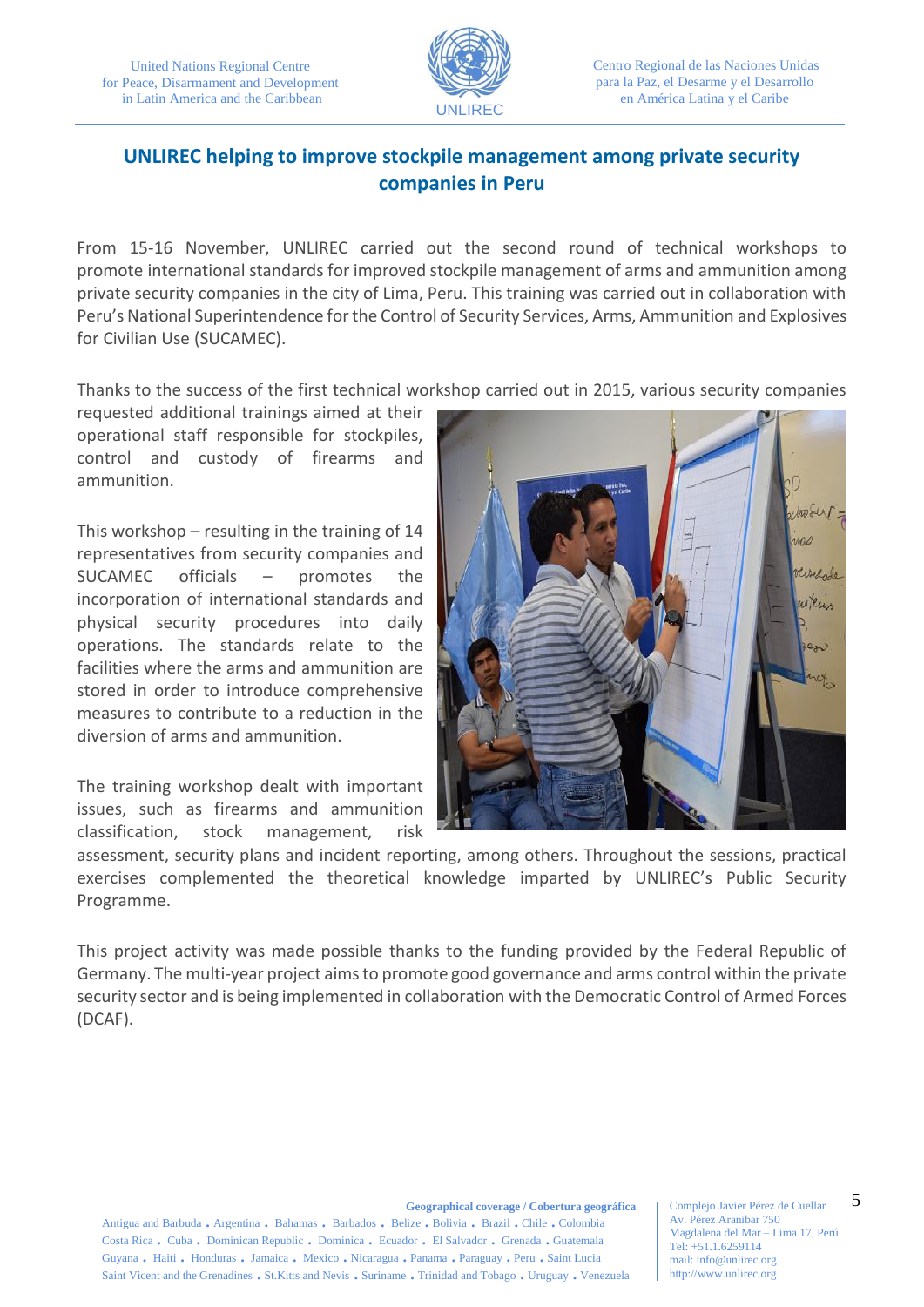

# **UNLIREC supports strengthening of stockpile management among the private security sector in Costa Rica**

From 21-24 November, UNLIREC advanced its project activities related to strengthening the oversight and building capacities for small arms Control and non-proliferation in the private security sector in Costa Rica.

The main objective of the mission was to improve the management of stockpiles of arms and ammunition for private security companies based on the International Small Arms Control Standards



(ISACS) and the International Ammunition Technical Guidelines (IATGs). The implementation of these standards contributes to preventing weapons diversion.

During the mission, UNLIREC assessed the level of compliance of the ISACS and the IATGs in five Costa Rican security companies and made recommendations to adapt their stockpile management of arms and ammunition to comply with such standards.

Likewise, UNLIREC held meetings with government authorities to discuss the incorporation of the secondary marking of arms belonging to private security companies. Marking weapons is one of the most important measures in the arms control field, as it contributes to their traceability and record keeping. Upon request of the Government, UNLIREC will support the secondary marking process from a

technical perspective within the current project framework.

This project is funded by the Federal Republic of Germany and is implemented in collaboration with the Democratic Control of Armed Forces (DCAF).

*Global, regional and local efforts to regulate the private security sector (PSS), including support in the registration, handling and stockpiling of weapons, combined with more effective national legislation and regulation, form part of a prevention-based approach that can contribute to fewer incidents of armed violence, as well as to greater oversight and accountability of this sector.*

**Geographical coverage / Cobertura geográfica** Antigua and Barbuda . Argentina . Bahamas . Barbados . Belize . Bolivia . Brazil . Chile . Colombia Costa Rica . Cuba . Dominican Republic . Dominica . Ecuador . El Salvador . Grenada . Guatemala Guyana . Haiti . Honduras . Jamaica . Mexico . Nicaragua . Panama . Paraguay . Peru . Saint Lucia Saint Vicent and the Grenadines . St.Kitts and Nevis . Suriname . Trinidad and Tobago . Uruguay . Venezuela

Complejo Javier Pérez de Cuellar Av. Pérez Aranibar 750 Magdalena del Mar – Lima 17, Perú Tel: +51.1.6259114 mail: info@unlirec.org http://www.unlirec.org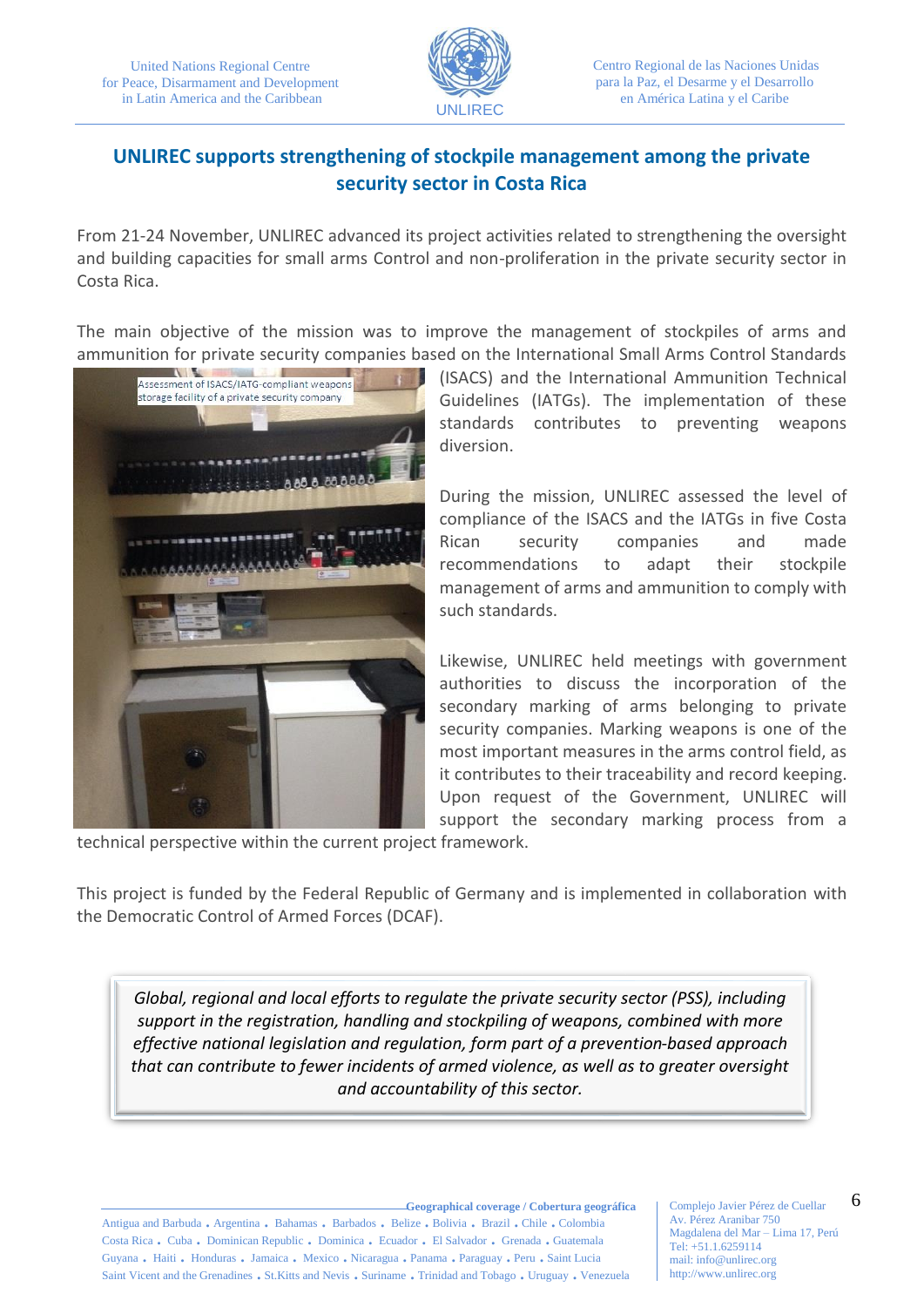

#### **Supporting Implementation of UN Security Council Resolution 1540 (2004)**

# **UNLIREC and IMO collaborate with Dominican Republic in bolstering its maritime security**



A simulation exercise on maritime security was carried out by UNLIREC and the International Maritime Organization (IMO) from 1-2 December, in Santo Domingo. This two-day joint training succeeded at supporting the country in the effective implementation of maritime security measures through active debate on the challenges faced and the "mechanics" of coordinating cooperation between government departments and agencies.

A number of scenarios related to maritime security and issues relating to maritime law enforcement were presented. They addressed issues such as: threats to cruise ships; border security aspects affecting ports, airports and land border crossings; possible incidents involving weapons of mass destruction; maritime safety inspections and handling of illicit drug shipments, as well as illicit trafficking in firearms.

The exercise was organized within the context of United Nations Security Council Resolution 1540 (2004), which is within the mandate of UNLIREC and within the scope of IMO maritime security measures. The resolution addresses the threat of proliferation of nuclear, chemical and biological weapons, including illicit trafficking, among non-state actors, as well as their means of delivery and related materials.

This activity was made possible thanks to the contribution of the United States of America and preceded by a series of similar events held in other countries in the region led by UNLIREC and IMO, such as Grenada (2014), Trinidad and Tobago and Belize (2015) and Jamaica (June 2016).

**Geographical coverage / Cobertura geográfica** Antigua and Barbuda . Argentina . Bahamas . Barbados . Belize . Bolivia . Brazil . Chile . Colombia Costa Rica . Cuba . Dominican Republic . Dominica . Ecuador . El Salvador . Grenada . Guatemala Guyana . Haiti . Honduras . Jamaica . Mexico . Nicaragua . Panama . Paraguay . Peru . Saint Lucia Saint Vicent and the Grenadines . St.Kitts and Nevis . Suriname . Trinidad and Tobago . Uruguay . Venezuela

Complejo Javier Pérez de Cuellar Av. Pérez Aranibar 750 Magdalena del Mar – Lima 17, Perú Tel: +51.1.6259114 mail: info@unlirec.org http://www.unlirec.org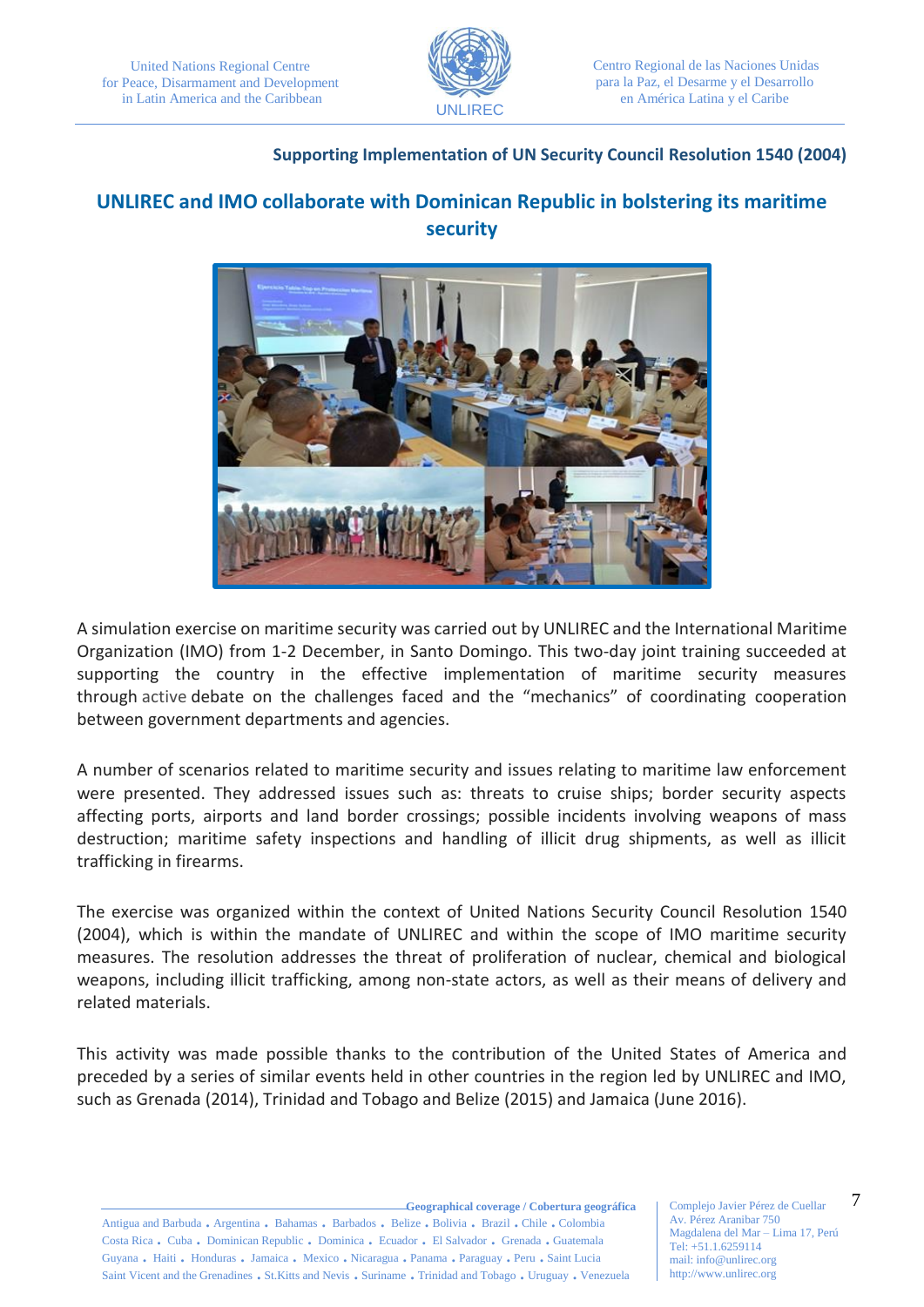

Centro Regional de las Naciones Unidas para la Paz, el Desarme y el Desarrollo en América Latina y el Caribe

# **UNLIREC participates in training for Resolution 1540 (2004) national points of contact from Latin America and the Caribbean Region**



From 24-28 October, UNLIREC visited Santiago, Chile, to participate in a training course aimed at focal points in the region responsible for the implementation of the United Nations Security Council Resolution 1540 (2004) and its related resolutions. The course was hosted by the Government of Chile in cooperation with the 1540 Committee and its Group of Experts and supported by UNLIREC's head office in New York, the United Nations Office for Disarmament Affairs (UNODA). The training course was made possible through funding from the UN Trust Fund for Global and Regional Disarmament Activities.

The 1540 regional focal point meeting provided national points of contact with in-depth knowledge about the resolution's obligations and its implementation challenges. In addition, it emphasized the importance of building strong networks and promoting cooperation and interaction between national points of contact. The course was conducted with presentations by members of the 1540 Committee Group of Experts and representatives of different International Organizations including OPWC, UNODC, WCO and OAS. UNLIREC provided logistical support prior and during the training and used this opportunity to strengthen its relationship with key representatives. In addition, UNLIREC took the opportunity to present its assistance package to the region and the work it is carrying out with beneficiary States in the implementation of resolution 1540 (2004).

National points of contact play an important role in the effective implementation of UNSCR 1540 (2004). The training was an excellent opportunity to share national experiences and learn from the challenges each State faces. The training for resolution 1540 (2004) National Points of Contact from Latin America and the Caribbean Region aims to become an annual regional meeting to bolster the network.

**Geographical coverage / Cobertura geográfica** Antigua and Barbuda . Argentina . Bahamas . Barbados . Belize . Bolivia . Brazil . Chile . Colombia Costa Rica . Cuba . Dominican Republic . Dominica . Ecuador . El Salvador . Grenada . Guatemala Guyana . Haiti . Honduras . Jamaica . Mexico . Nicaragua . Panama . Paraguay . Peru . Saint Lucia Saint Vicent and the Grenadines . St.Kitts and Nevis . Suriname . Trinidad and Tobago . Uruguay . Venezuela

Complejo Javier Pérez de Cuellar Av. Pérez Aranibar 750 Magdalena del Mar – Lima 17, Perú Tel: +51.1.6259114 mail: info@unlirec.org http://www.unlirec.org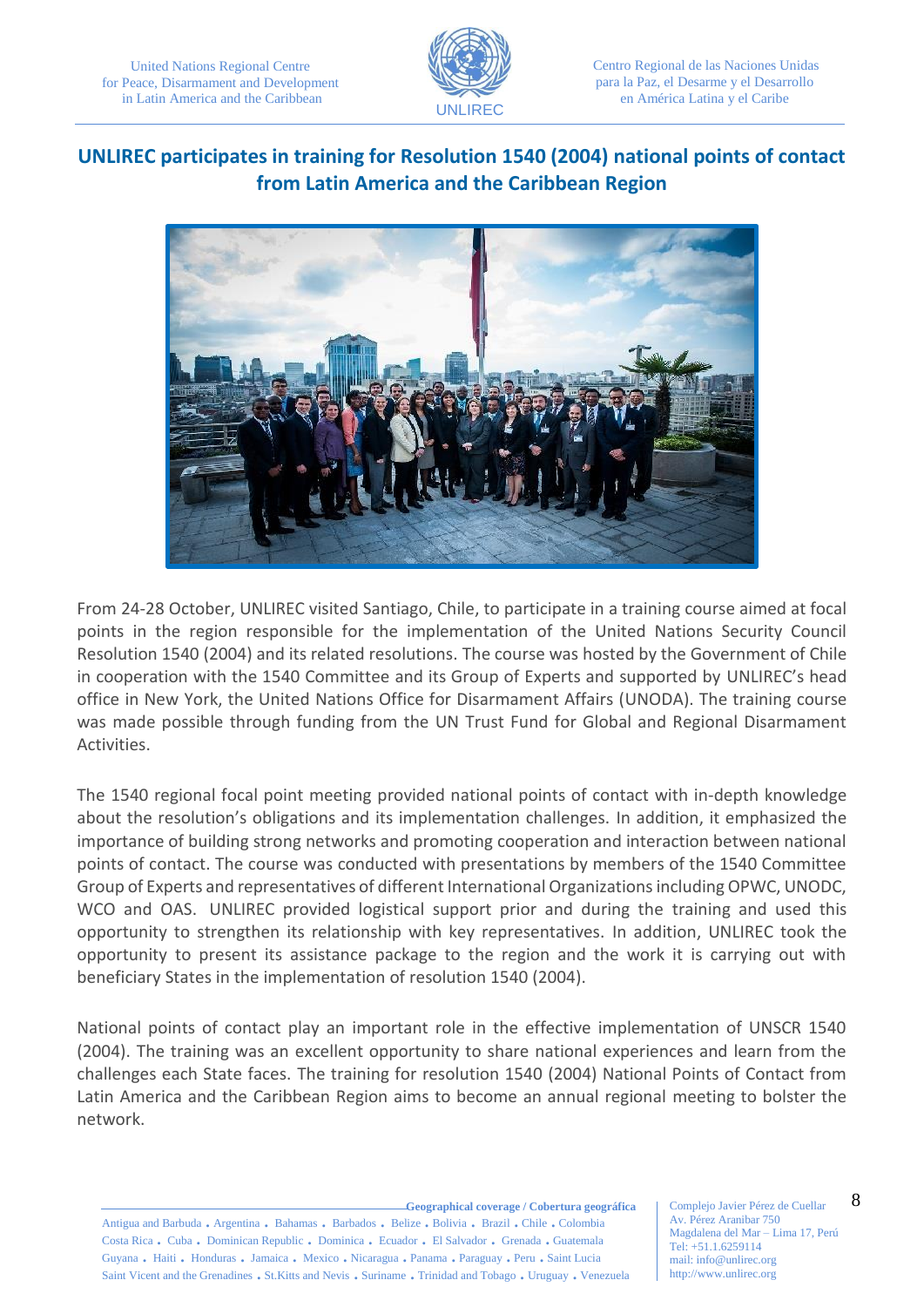

# **UNLIREC and Trinidad and Tobago unite to combat proliferation financing and finalize country's Voluntary National Action Plan on 1540 implementation**

Following on from a previous mission in July 2016, representatives of UNLIREC returned to Trinidad and Tobago in November and December to continue working with government authorities on the implementation of national legislation to address the financing of weapons of mass destruction (WMD) proliferation activities.

The legislation drafting workshops concentrated on the creation of new offence provisions to criminalize proliferation financing and introduce new penalties for such activities. Focus was also given to the broadening of the function, role and scope of legislative powers required by Trinidad and Tobago's Financial Intelligence Unit to enable regulation of proliferation financing in addition to money laundering and terrorism financing.

Special attention was also given to the implementation of United Nations Security Council Resolutions concerning targeted sanctions and restrictions for DPRK and Iran, respectively. Given the timing of the December workshop, the release of the latest DPRK sanctions resolution [\(UNSCR 2321 \(2016\)\)](http://www.un.org/en/ga/search/view_doc.asp?symbol=S/RES/2321(2016)) was a timely reminder that WMD proliferation issues remain of grave concern to the global security environment.

In addition to the workshops on preventing proliferation financing, UNLIREC also seized the opportunity to provide support in Trinidad and Tobago's voluntary National Action Plan (NAP) which articulates the country's plan for implementation of UNSCR 1540 (2004). It is expected that Trinidad and Tobago will submit their NAP in early 2017.



**Geographical coverage / Cobertura geográfica** Antigua and Barbuda . Argentina . Bahamas . Barbados . Belize . Bolivia . Brazil . Chile . Colombia Costa Rica . Cuba . Dominican Republic . Dominica . Ecuador . El Salvador . Grenada . Guatemala Guyana . Haiti . Honduras . Jamaica . Mexico . Nicaragua . Panama . Paraguay . Peru . Saint Lucia Saint Vicent and the Grenadines . St.Kitts and Nevis . Suriname . Trinidad and Tobago . Uruguay . Venezuela

Complejo Javier Pérez de Cuellar Av. Pérez Aranibar 750 Magdalena del Mar – Lima 17, Perú Tel: +51.1.6259114 mail: info@unlirec.org http://www.unlirec.org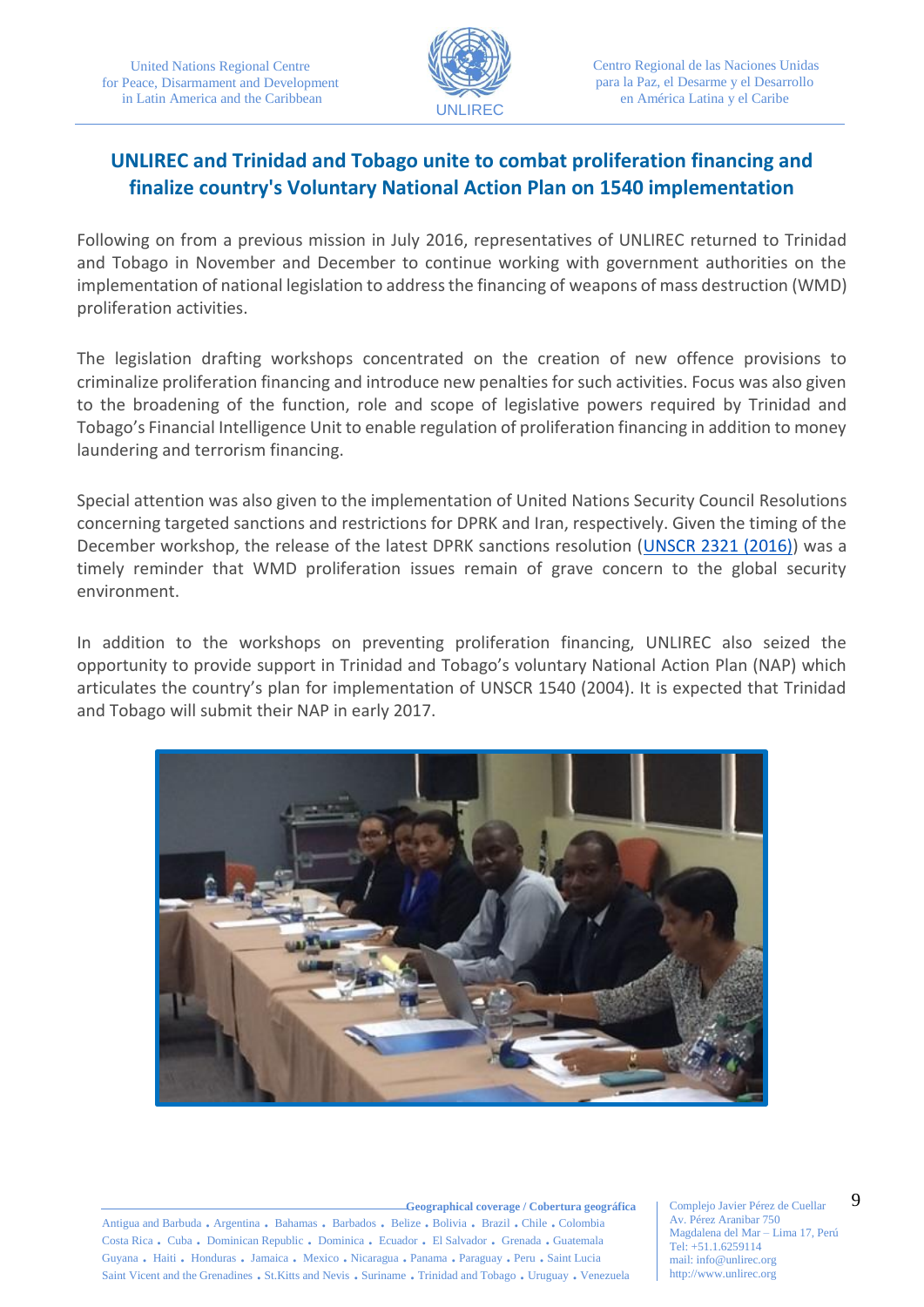

Centro Regional de las Naciones Unidas para la Paz, el Desarme y el Desarrollo en América Latina y el Caribe

## **UNLIREC and Government of Belize hold joint meeting to develop Draft Voluntary National Action Plan to strengthen the implementation of resolution 1540 (2004)**



On 9 December, UNLIREC held consultations with the Government of Belize to discuss its Draft National Action Plan on Implementation of UNSCR 1540 (2004). This meeting brought together 12 representatives from eight institutions and agencies (including the Belize Coast Guard, Defense Force, Immigration, Belize Agricultural Health Authority (BAHA), Police Department, National Security Council Secretariat, Customs & Excise Department and Port Authority).

UNLIREC presented summaries of the resolution and its main obligations, as well as of UNLIREC's national legal study and its main recommendations for better aligning 1540 obligations with national provisions. In turn, Belize delivered a presentation on the status of implementation of the resolution in the country to date. CARICOM also provided a presentation on the relevance of the implementation of 1540 Resolution in the region, with special emphasis on Belize.

During the intense one-day workshop, the group identified and established a series of official focal points from each of the stakeholder institutions present, and discussed the content of a Voluntary National Action Plan that is to be presented to the 1540 Committee in the near future. Issues relating to the modernization of legislation, training and equipment needs, as well as assignment of specific roles and responsibilities, were addressed throughout the day. Prior to this workshop, in July 2015, UNLIREC assisted Belize in the preliminary discussions for the drafting of the National Action Plan. This meeting forms part of UNLIREC's 1540 Assistance Package for Caribbean States with the financial support of Canada.

**Geographical coverage / Cobertura geográfica**

Antigua and Barbuda . Argentina . Bahamas . Barbados . Belize . Bolivia . Brazil . Chile . Colombia Costa Rica . Cuba . Dominican Republic . Dominica . Ecuador . El Salvador . Grenada . Guatemala Guyana . Haiti . Honduras . Jamaica . Mexico . Nicaragua . Panama . Paraguay . Peru . Saint Lucia Saint Vicent and the Grenadines . St.Kitts and Nevis . Suriname . Trinidad and Tobago . Uruguay . Venezuela